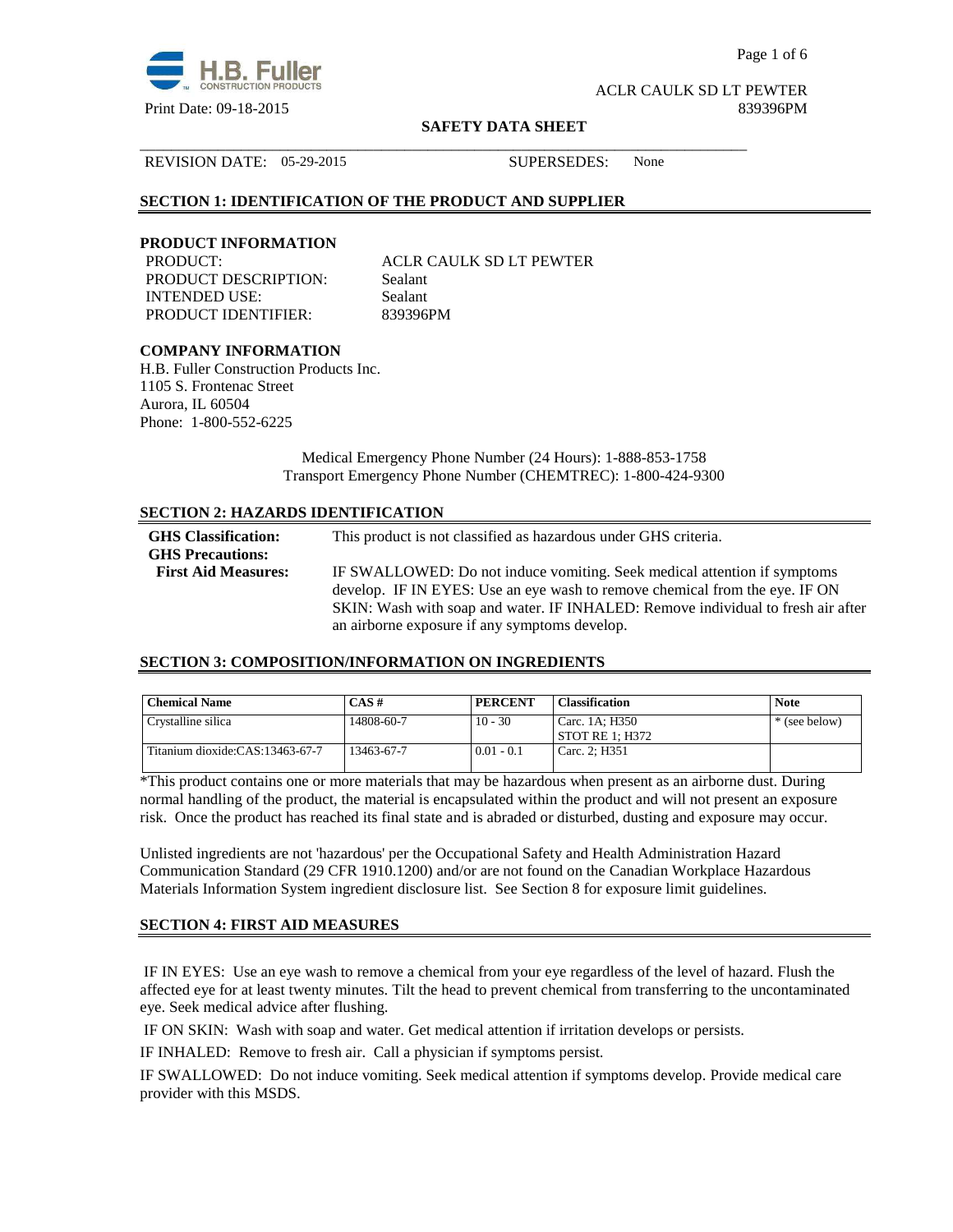

**SAFETY DATA SHEET**

\_\_\_\_\_\_\_\_\_\_\_\_\_\_\_\_\_\_\_\_\_\_\_\_\_\_\_\_\_\_\_\_\_\_\_\_\_\_\_\_\_\_\_\_\_\_\_\_\_\_\_\_\_\_\_\_\_\_\_\_\_\_\_\_\_\_\_\_\_\_\_\_\_\_\_\_\_\_

#### **SECTION 5: FIRE FIGHTING MEASURES**

| EXTINGUISHING MEDIA:                          | Use water spray, foam, dry chemical or carbon dioxide.                                                                      |
|-----------------------------------------------|-----------------------------------------------------------------------------------------------------------------------------|
| UNUSUAL FIRE AND EXPLOSION HAZARDS:           | There is a possibility of pressure buildup in closed containers                                                             |
|                                               | when heated. Water spray may be used to cool the containers.                                                                |
| SPECIAL FIRE FIGHTING INSTRUCTIONS:           | Persons exposed to products of combustion should wear self-<br>contained breathing apparatus and full protective equipment. |
|                                               |                                                                                                                             |
| <b>HAZARDOUS COMBUSTION PRODUCTS:</b>         | Carbon dioxide, Carbon monoxide                                                                                             |
| <b>SECTION 6: ACCIDENTAL RELEASE MEASURES</b> |                                                                                                                             |

| <b>SPECIAL PROTECTION:</b> | No adverse health effects expected from the clean-up of spilled material.                 |
|----------------------------|-------------------------------------------------------------------------------------------|
|                            | Follow personal protective equipment recommendations found in                             |
|                            | Section 8 of this SDS.                                                                    |
|                            | METHODS FOR CLEAN-UP: Avoid creating dusts. Cover material with absorbent and moisten and |
|                            | collect for disposal.                                                                     |
|                            | Dike if necessary, contain spill with inert absorbent and transfer to                     |
|                            | containers for disposal. Keep spilled product out of sewers, watersheds,                  |
|                            | or water systems.                                                                         |

Transport Emergency Phone Number (CHEMTREC): 1-800-424-9300

# **SECTION 7: HANDLING AND STORAGE**

Handling: No special handling instructions due to toxicity. Avoid breathing material.

Storage: Store in a cool, dry place.Protect from freezing Consult the Technical Data Sheet for specific storage instructions.

# **SECTION 8: EXPOSURE CONTROLS/PERSONAL PROTECTION**

# **EXPOSURE LIMITS:**

| <b>Chemical Name</b> | <b>Note</b>        | <b>ACGIH EXPOSURE LIMITS</b>            | <b>OSHA PEL</b>                                                                                                                                    |
|----------------------|--------------------|-----------------------------------------|----------------------------------------------------------------------------------------------------------------------------------------------------|
| Calcium carbonate    | $*$ (see<br>below) | No data available.                      | 15 mg/m3 TWA (total dust); 5 mg/m3 TWA<br>(respirable fraction)                                                                                    |
| Crystalline silica   | $*$ (see<br>below) | $0.025$ mg/m3 TWA (respirable fraction) | $((250)/(%SiO2 + 5)$ mppcf TWA<br>(respirable)); $((10)/(%SiO2 + 2)$ mg/m3<br>TWA (respirable)); $((30)/(%SiO2 + 2))$<br>$mg/m3$ TWA (total dust)) |

\*This product contains one or more materials that may be hazardous when present as an airborne dust. During normal handling of the product, the material is encapsulated within the product and will not present an exposure risk. Once the product has reached its final state and is abraded or disturbed, dusting and exposure may occur.

#### **ENGINEERING CONTROL METHODS:**

| VENTILATION:            | Use local exhaust ventilation or other engineering controls to     |  |
|-------------------------|--------------------------------------------------------------------|--|
|                         | minimize exposures.                                                |  |
| <b>EYE PROTECTION:</b>  | Wear safety glasses when handling this product.                    |  |
| <b>SKIN PROTECTION:</b> | Not normally required. Wear chemically resistant gloves to prevent |  |
|                         | prolonged or repeated contact.                                     |  |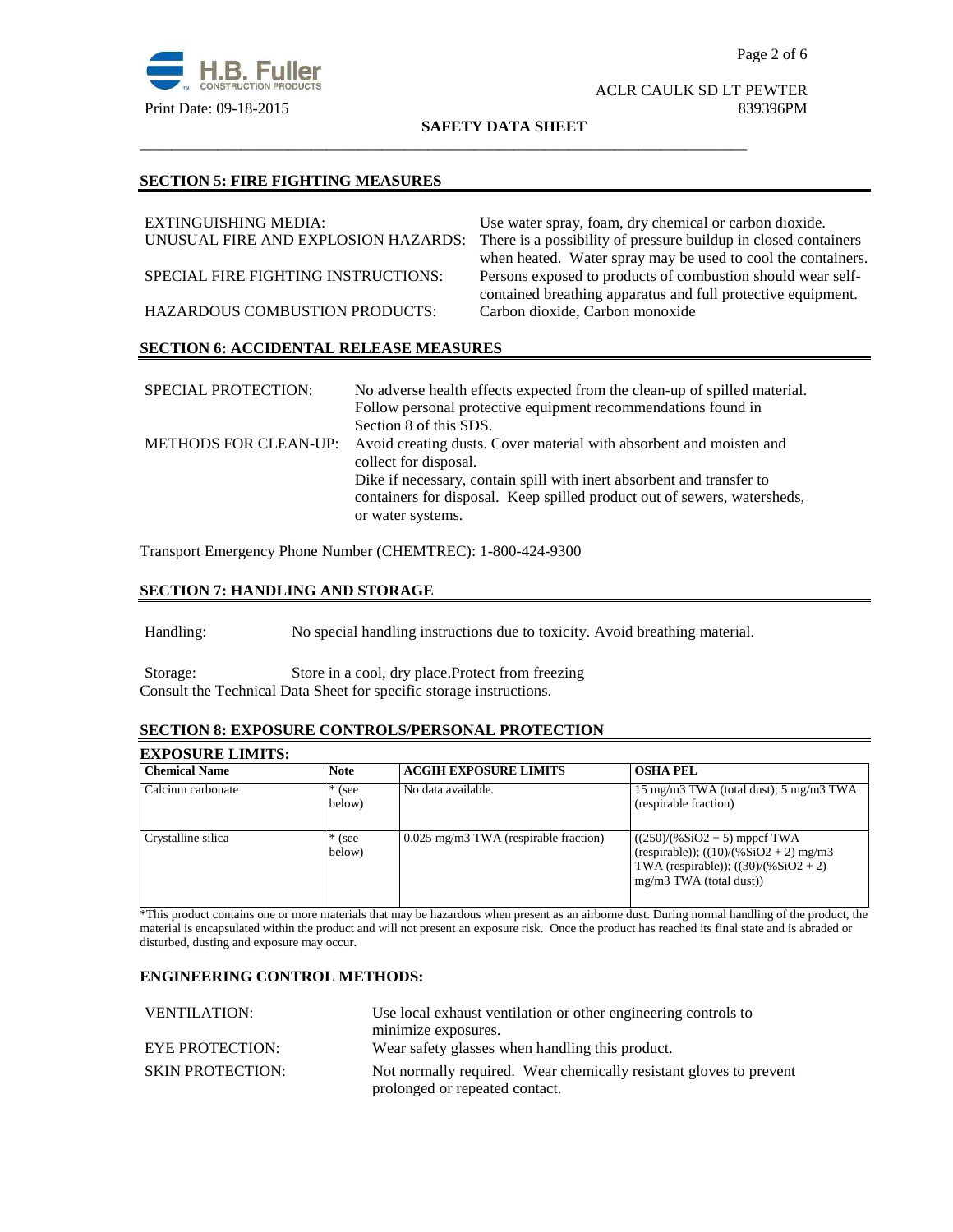Page 3 of 6



ACLR CAULK SD LT PEWTER Print Date: 09-18-2015 839396PM

## **SAFETY DATA SHEET**

| GLOVES:                        | Not normally required. Use nitrile gloves if conditions warrant.                                                                                                                                                                                                                                                                                                                                    |
|--------------------------------|-----------------------------------------------------------------------------------------------------------------------------------------------------------------------------------------------------------------------------------------------------------------------------------------------------------------------------------------------------------------------------------------------------|
| <b>RESPIRATORY PROTECTION:</b> | Respiratory protection may be required to avoid over exposure when<br>handling this product. Use a respirator if general room ventilation is<br>not available or sufficient to eliminate symptoms. NIOSH approved<br>air purifying respirator with dust/mist filter.<br>Respirators should be selected by and used following requirements<br>found in OSHA's respirator standard (29 CFR 1910.134). |

# **SECTION 9: PHYSICAL AND CHEMICAL PROPERTIES**

| PHYSICAL STATE:                                | Semi-solid                   |
|------------------------------------------------|------------------------------|
| COLOR:                                         | Gray                         |
| ODOR:                                          | Neutral                      |
| <b>ODOR THRESHOLD:</b>                         | Not established              |
| pH:                                            | 7.4                          |
| FREEZING/MELTING POINT (deg. C):               | Not established              |
| <b>BOILING POINT</b> (deg. C):                 | Not established              |
| <b>FLASH POINT:</b>                            | Non flammable                |
| EVAPORATION RATE:                              | Not established              |
| FLAMMABILITY:                                  | Not a flammable solid or gas |
| UPPER EXPLOSIVE LIMIT (% in air):              | Not established              |
| LOWER EXPLOSIVE LIMIT (% in air):              | Not established              |
| VAPOR PRESSURE (mm Hg):                        | Not established              |
| <b>VAPOR DENSITY:</b>                          | Not established              |
| WEIGHT PER GALLON (lbs.):                      | 13.25                        |
| <b>SPECIFIC GRAVITY:</b>                       | 1.590                        |
| <b>SOLUBILITY:</b>                             | Not established              |
| <b>OCTANOL/WATER COEFFICIENT:</b>              | Not established              |
| <b>AUTOIGNITION TEMPERATURE:</b>               | Not established              |
| DECOMPOSITION TEMPERATURE:                     | Not established              |
| VISCOSITY:                                     | No data available.           |
| SOLIDS (% by weight):                          | 81.2                         |
| VOC, weight percent                            | 0.60                         |
| VOC, U.S. EPA Method 24, less water and exempt | 12g/liter of material        |
| solvents (theoretically determined)            |                              |

# **SECTION 10: STABILITY AND REACTIVITY**

| STABILITY:                                                        | Stable under normal conditions. |
|-------------------------------------------------------------------|---------------------------------|
| CHEMICAL INCOMPATIBILITY:                                         | Not established                 |
| HAZARDOUS POLYMERIZATION:                                         | Will not occur.                 |
| HAZARDOUS DECOMPOSITION PRODUCTS: Carbon monoxide, carbon dioxide |                                 |

# **SECTION 11: TOXICOLOGICAL INFORMATION**

| <b>Component Toxicity / Toxicology Data:</b> |                           |  |
|----------------------------------------------|---------------------------|--|
| <b>COMPONENT NAME</b>                        | <b>LD50/LC50</b>          |  |
| Calcium carbonate                            | ORAL LD50 RAT 6,450 MG/KG |  |
| Crystalline silica                           | ORAL LD50 RAT 500 MG/KG   |  |
| Water                                        | ORAL LD50 RAT > 90 ML/KG  |  |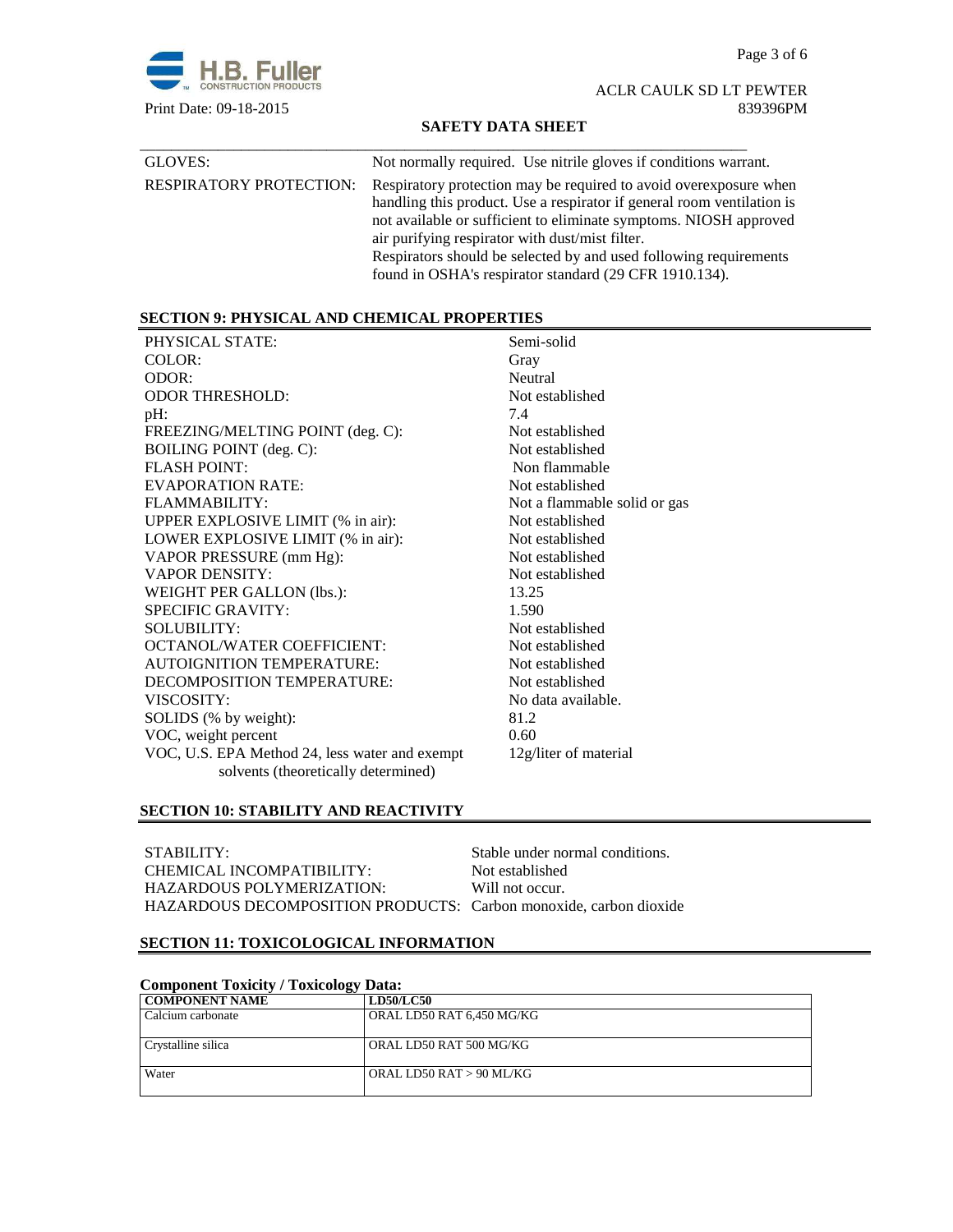

# **SAFETY DATA SHEET**

# **This product is a mixture. Unless noted, the information below is based on components.**

\_\_\_\_\_\_\_\_\_\_\_\_\_\_\_\_\_\_\_\_\_\_\_\_\_\_\_\_\_\_\_\_\_\_\_\_\_\_\_\_\_\_\_\_\_\_\_\_\_\_\_\_\_\_\_\_\_\_\_\_\_\_\_\_\_\_\_\_\_\_\_\_\_\_\_\_\_\_

Skin corrosion / irritation: Can cause minor skin irritation, defatting, and dermatitis.

Serious eye damage / irritation :Can cause minor irritation, tearing and reddening.

Respiratory / skin sensitization: No data available.

Germ cell mutagenicity: No data available.

Carcinogenicity: Contains a material that may cause cancer.

Reproductive toxicity: No data available.

Specific target organ toxicity-single exposure:No data available.

Respiratory irritation / Narcotic effects: No data available.

Specific target organ toxicity-repeated exposure:No data available.

Target organs potentially affected by exposure: Lungs

Aspiration hazard: No data available.

Medical Conditions Aggravated by Exposure: Lung disease

# **SECTION 12: ECOLOGICAL INFORMATION**

OVERVIEW: No ecological information available for this product. MOBILITY: No data available. PERSISTENCE: No data available. BIOACCUMULATION: No data available.

**This product has not been tested for ecological effects. Relevant information for components is listed below:** 

| Component:         | <b>Ecotoxicity values:</b>       |
|--------------------|----------------------------------|
| No data available. | <b>Acute Toxicity (Fish):</b>    |
|                    | <b>Acute Toxicity (Daphnia):</b> |
|                    | <b>Acute Toxicity (Algae):</b>   |

#### **SECTION 13: DISPOSAL CONSIDERATIONS**

To the best of our knowledge, this product does not meet the definition of hazardous waste under the U.S. EPA Hazardous Waste Regulations 40 CFR 261. Solidify and dispose of in an approved landfill. Consult state, local or provincial authorities for more restrictive requirements.

#### **SECTION 14: TRANSPORT INFORMATION**

Consult Bill of Lading for transportation information.

| US DOT: | <b>NOT REGULATED</b> |
|---------|----------------------|
| IATA:   | <b>NOT REGULATED</b> |

## **SECTION 15: REGULATORY INFORMATION**

# **INVENTORY STATUS**

| U.S. EPA TSCA:     | This product is in compliance with the Toxic Substances Control Act's |  |
|--------------------|-----------------------------------------------------------------------|--|
|                    | Inventory requirements.                                               |  |
| CANADIAN CEPA DSL: | The components of this product are included on the DSL or are exempt  |  |
|                    | from DSL requirements.                                                |  |
| EUROPEAN REACH:    | As a result of the introduction of REACH into Europe, this product    |  |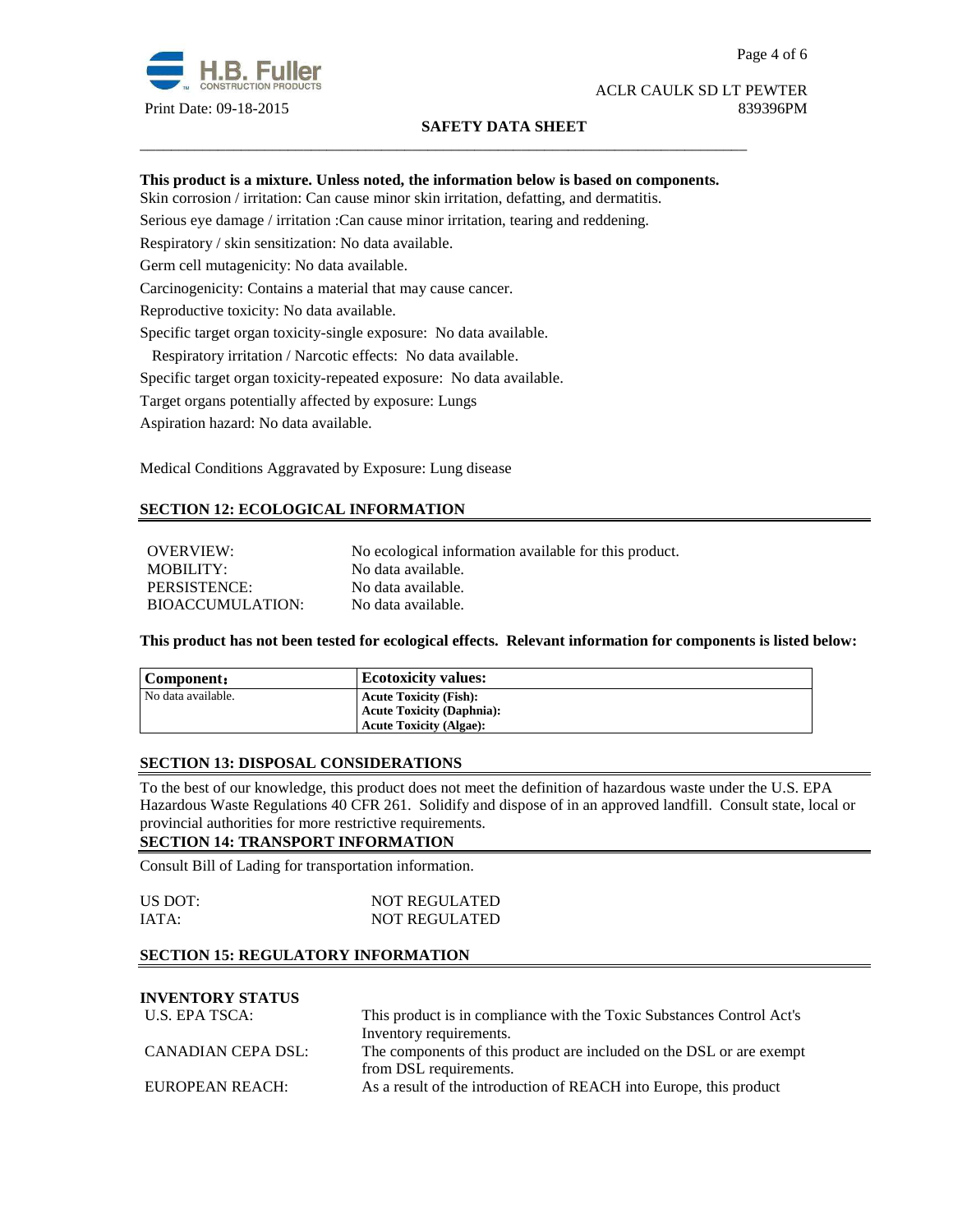

#### **SAFETY DATA SHEET**

cannot be imported into Europe unless the REACH requirements are met.

AUSTRALIA AICS: This product is in compliance with the Australian Inventory of Chemical Substances requirements.

If you need more information about the inventory status of this product call 651-236-5858.

\_\_\_\_\_\_\_\_\_\_\_\_\_\_\_\_\_\_\_\_\_\_\_\_\_\_\_\_\_\_\_\_\_\_\_\_\_\_\_\_\_\_\_\_\_\_\_\_\_\_\_\_\_\_\_\_\_\_\_\_\_\_\_\_\_\_\_\_\_\_\_\_\_\_\_\_\_\_

This product may contain chemical substances that are regulated for export by various government agencies (such as the Environmental Protection Agency, the Bureau of Industry and Security, or the Drug Enforcement Administration, among others). Before exporting this product from the USA or Canada, we recommend you contact us at reg.request@hbfuller.com to request an export review.

#### FEDERAL REPORTING

EPA SARA Title III Section 313

Unless listed below, this product does not contain toxic chemical(s) subject to the reporting requirements of section 313 of Title III of the Superfund Amendments and Reauthorization Act of 1986 (SARA) and 40 CFR part 372. EPA has advised that when a percentage range is listed the midpoint may be used to fulfill reporting obligations. **Chemical Name**  $\qquad \qquad$   $\qquad \qquad$   $\qquad \qquad$   $\qquad \qquad$   $\qquad \qquad$   $\qquad \qquad$   $\qquad \qquad$   $\qquad \qquad$   $\qquad \qquad$   $\qquad \qquad$   $\qquad \qquad$   $\qquad \qquad$   $\qquad \qquad$   $\qquad \qquad$   $\qquad \qquad$   $\qquad \qquad$   $\qquad \qquad$   $\qquad \qquad$   $\qquad \qquad$   $\qquad \qquad$   $\qquad \qquad$   $\qquad \qquad$   $\qquad \qquad$ 

#### STATE REPORTING

Proposition 65, The Safe Drinking Water and Toxic Enforcement Act of 1986:

Unless listed below, this product does not contain known levels of any chemical known to the State of California to cause cancer or reproductive harm.

| <b>Chemical Name/List</b> |                       | CAS           | Percent      |
|---------------------------|-----------------------|---------------|--------------|
| Ouartz                    | (Carcinogen)          | 14808-60-7    | $10 - 30$    |
| Carbon black              | (Carcinogen)          | 1333-86-4     | $0.01 - 0.1$ |
| Titanium dioxide          | (Carcinogen)          | 13463-67-7    | $0.01 - 0.1$ |
| Ethyl acrylate            | (Carcinogen)          | 140-88-5      | $< 10$ ppm   |
| Methanol                  | (Developmental toxin) | $67 - 56 - 1$ | $< 10$ ppm   |

# **Substances of Very High Concern (SVHC) Content:**

Unless listed below, this product does not contain SVHC's. tert-Octylphenol, ethoxylated

# **SECTION 16: OTHER INFORMATION**

SDS VERSION DATE: 05-29-2015

This Safety Data Sheet is prepared to comply with the United States Occupational Safety and Health Administration (OSHA) Hazard Communication Standard (29 CFR 1910.1200) and the Canadian Workplace Hazardous Materials Information System (WHMIS).

HMIS RATING: HEALTH -- 0 FLAMMABILITY -- 0 REACTIVITY -- 0 See SECTION 8: EXPOSURE CONTROLS/PERSONAL PROTECTION for personal protective equipment recommendations.

Prepared by: The Global Regulatory Department Phone: 651-236-5842

The information and recommendations set forth herein are believed to be accurate. Because some of the information is derived from information provided to H.B. Fuller Construction Products, Inc. from its suppliers, and because H.B. Fuller Construction Products, Inc. has no control over the conditions of handling and use, H.B. Fuller Construction Products, Inc. makes no warranty, expressed or implied, regarding the accuracy of the data or the results to be